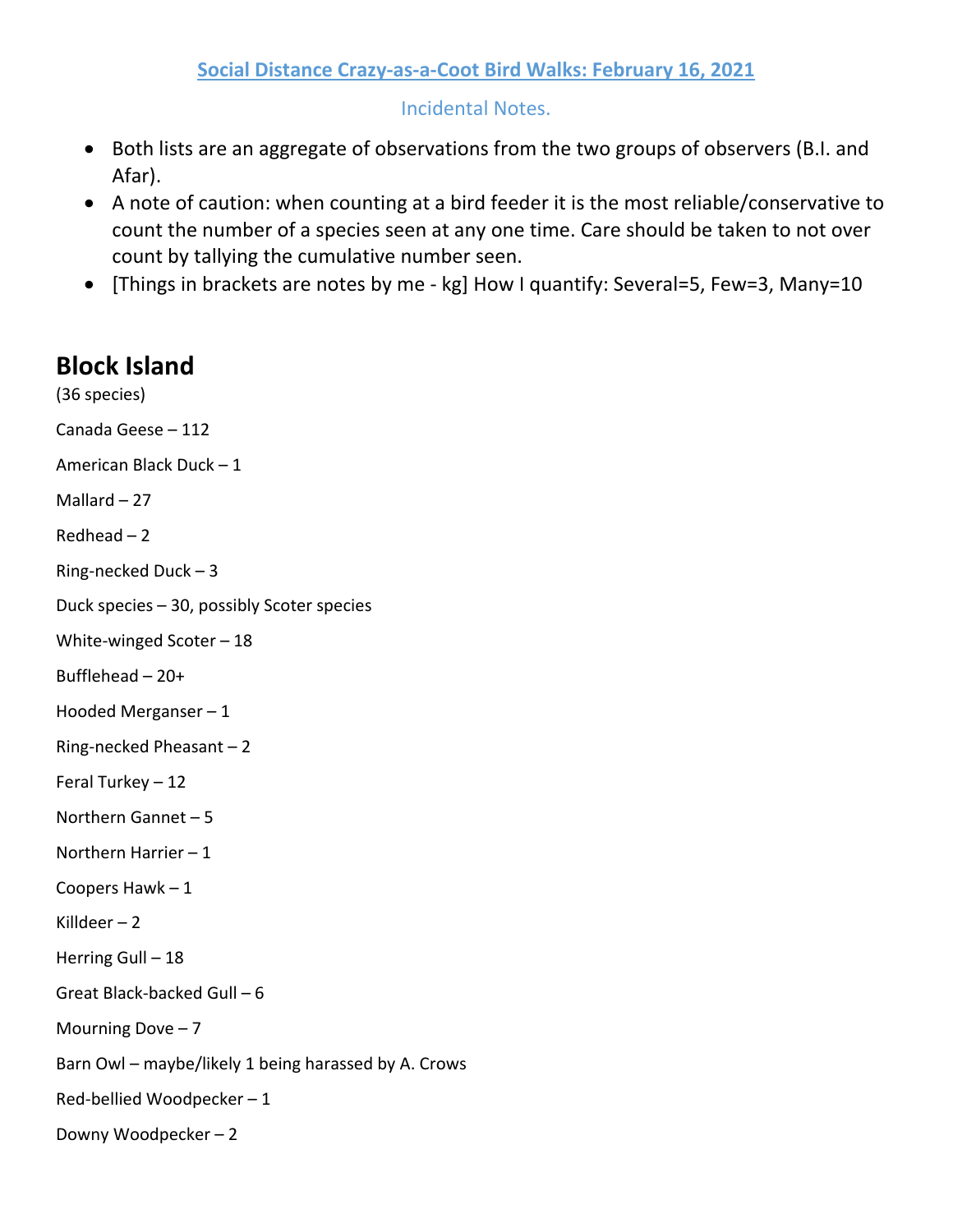American Crow – 55 Black-capped Chickadee – 5 Red-breasted Nuthatch – 2 Carolina Wren – 3 American Robin – 7 Gray Catbird – 1 Brown Thrasher – 1 European Startling – 45+ Song Sparrow – 2 White-throated Sparrow – 4 Northern Cardinal – 8 Red-winged Blackbird – 5 House Finch  $-6$ American Goldfinch – 2 House Sparrow – 10

**From Afar** Saunderstown, RI; Woodbury, CT; Westport and Boston, MA; Seattle, WA; Roseburg, OR; Sedbergh, England; Drangedal, Norway.

 (47 species) Goose species – 40+ Canada Goose – 20 Mallard  $-9$ Ring-necked Duck – 8 Wild Turkey – some Bufflehead  $-1$ Hooded Merganser – 1 Northern Harrier – 1 Cooper's Hawk – 1  $*$ Buzzard – 2 \*Oystercatcher – 1 Herring Gull – 10+ \*Black-headed Gull – 5+ Gull species – many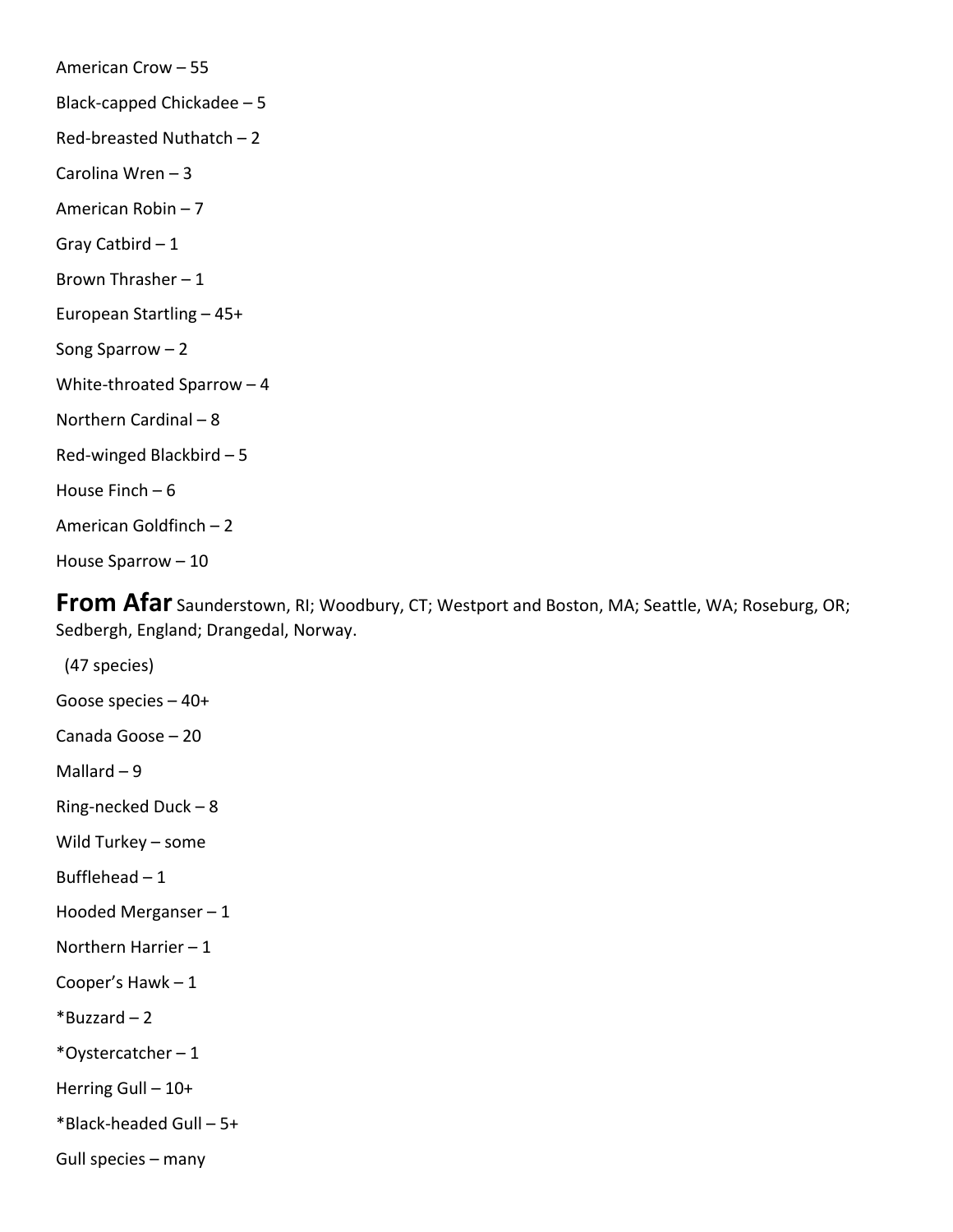Mourning Dove  $-3$ Short-eared Owl  $-1$ Anna's Hummingbird – 1 Acorn Woodpecker – 1 Red-bellied Woodpecker – 1 Downy Woodpecker – 3 Northern Flicker – 1 \*Kestrel - 2 Steller's Jay – 3 Blue Jay  $-4$ Western Scrub Jay – 2 American Crow – 58 Fish Crow  $-3$ \*Crow species – many Black-capped Chickadee – 15 Tufted Titmouse – 6 White-breasted Nuthatch – 2 Nuthatch species – 3 likely White-breasted Carolina Wren – 5 \*Blackbird – 1 American Robin – 49+ Eastern Bluebird – 3 European Starling – 5 Spotted Towhee – 1 Song Sparrow – 1 White-throated Sparrow – 3 Golden-crowned Sparrow – 5 Slate-colored Junco\* – 4 Dark-eyed Junco\* – 3 Northern Cardinal – 3 House Finch  $-1$ Common Redpoll – 1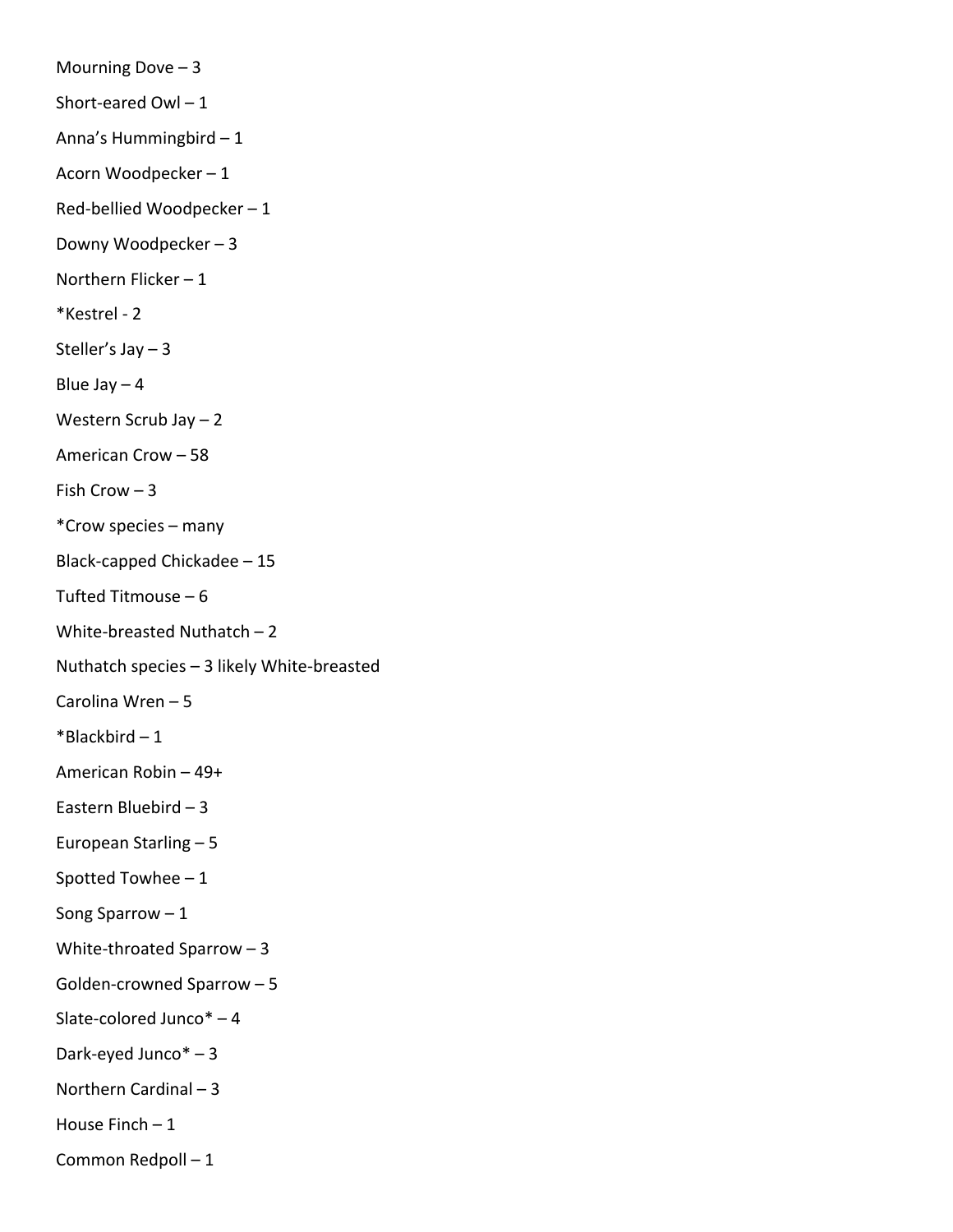### American Goldfinch – 18+

#### Chaffinch  $-2+$

House Finch – 3

House Sparrow – 1

\*Dark-eyed Junco (*Junco hyemalis*) is a species that "includes at least six recognizable populations." (The Sibley Guide to Birds). A junco seen on the east coast is Slate-colored Junco *(Junco hyemalis)*. On the west coast, both Slate-colored and Oregon Junco *(Junco hyemalis)* can be found. So, when I am recording Junco sightings on the east coast I will list them as Slate-colored; however west coast Juncos will be recorded as Dark-eyed unless the reporter stipulates Oregon or Slate-colored.



#### **Catherine Campbell** – Saunderstown, RI

CC: What is this? KG: Hi Catherine It's a bit blurry, but I'm pretty sure it is an American Goldfinch. Winter plumage shows little yellow even in males. I'm thinking a young, winter, male A. Goldfinch. Are there others? CC: Thanks. I think I've only seen the one, and today is the first time. I get the chickadees, tufted titmouse, nuthatch, blue jays, and Carolina wrens all the time. Occasional mourning dove shows up. Later in the day – CC: Hey Kim, There were two at the feeder just now. [Recorded backyard birds, conservatively, as 3 each. - kg]

**Cathy Joyce & Nigel Grindley** – Here is our bird list. It's from watching the feeders this morning and then a walk to Dickens and Cooneymus Swamp this afternoon, when the sun peeped out. Although we could see sea ducks etc from the bluffs at Dickens, it was so windy that binoculars were useless so we did not attempt to identify anything (and we ignored the many gulls). I have pooled the data but for most birds the origin is obvious. Canada Geese 33, Mallards 2, Hooded Merganser 1, Coopers Hawk 1, Mourning Dove 1, Red-bellied Woodpecker 1, Downy Woodpecker 2, American Crow 34, B-C Chickadee 2, Red-breasted Nuthatch 2, American Robin 2, Brown Thrasher 1 (it's adopted us), Song Sparrow 2, White-throated Sparrow 4, Northern Cardinal 8, House Finch 3, House Sparrow 9. On the walk, to our delight, we watched BIPCo erect an Osprey Platform by Nancy Ruddle's house! It looked very spiffy! [Yes, one of 4 new platforms put up by BIPCo in the last couple weeks.] Hope you got to see the Redhead. Yesterday we saw 3 Ring-billed ducks (on Cooneymus Swamp) and down on the beach: 18 White-winged Scoters and 5 N. Gannets among other sea birds (for the GBYBC).

**Curt Milton** – Seattle, WA. Good afternoon! I had a lovely bird walk this afternoon here in still-snowy Seattle. Temperatures were in the mid-40s and the snow has been reduced to piles and patches. Went to the Union Bay Natural Area again, which is a terrific spot for birds. It was very busy there! Here is what I saw that I could identify: American robin: Easily 2 dozen, Song sparrow, Steller's jay: 3, Canada goose: 2, Black-capped chickadee: 3, Dark-eyed junco, Crows: Probably 4 dozen or more, Anna's hummingbird, Northern Flicker, Golden-crowned sparrow: several, Whitecrowned sparrow, Mallard: 2, Bufflehead. Thanks for organizing the walk!

**Darcy Thurrott** – Woodbury, CT Hi Kim, It was very mild and sunny for a while today, up to 50°! Here's the list. Hope you had a great day too! Three Rivers Park – Woodbury. eBird list: Feb 16, 2021, 1:20 PM, Traveling 1.42 miles, 221 minutes. 18 Canada Goose, 1 Cooper's Hawk, 1 Red-bellied Woodpecker, 2 Downy Woodpecker, 1 Blue Jay, 10 American Crow, 3 Fish Crow, 1 Black-capped Chickadee, 3 Tufted Titmouse, 2 White-breasted Nuthatch, 1 Carolina Wren, 5 European Starling, 1 House Finch, 1 Common Redpoll, 2 Dark-eyed Junco, 1 White-throated Sparrow, 3 Northern Cardinal

**Faye Benedict** – Drangedal, Norway. My report is thin this time. It has been snowing solid and even the usual culprits at the feeder are few. Hoping to hear the fluttering, mournful call of a "kattugle" (Strix aluco), I hung out the bedroom window with ears perked at midnight. That's when you often hear them. But it was still snowing hard and no owl. The Eagle Owl Kim mentioned ("hubro" in Norwegian) is a red listed species in my county of Telemark, and there was only one confirmed sighting in Telemark last year, at an island ornithological station. Historically there used to be some in this area but I read that they are down to only about 1000 in all of Norway. The best chance of seeing or hearing one is on the coast. cheers!